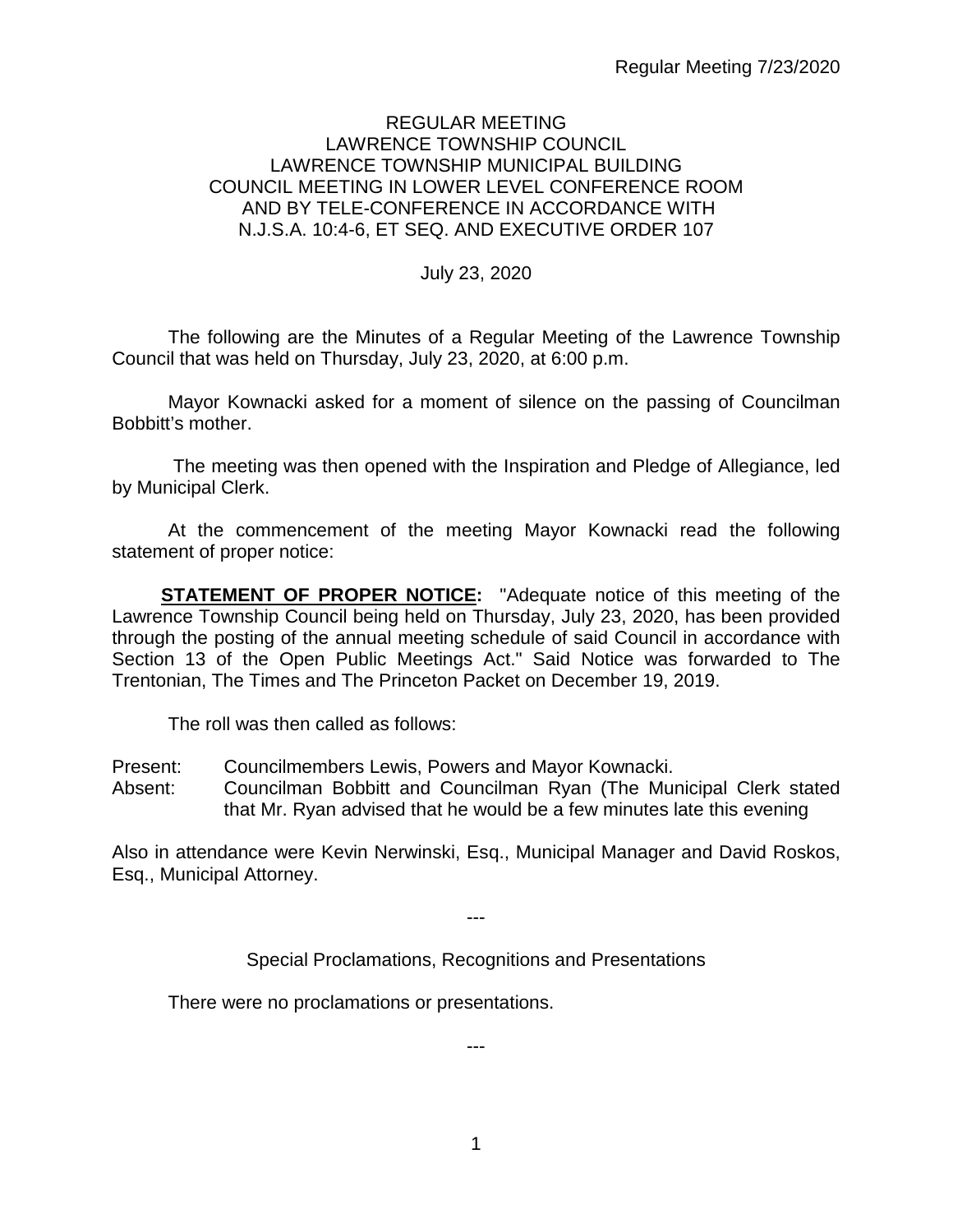#### Public Participation

Mr. William Hart, 5 Roseberry Court, greeted everyone and proceeded to discuss the Petition submitted on March  $16<sup>th</sup>$  by Lawrence Township residents regarding the construction of approximately 1450 feet to connect the lower Cold Soil Road neighborhoods to Main Street (Route 206). He further discussed the 416 signers and their many comments of support and the key benefits of the sidewalks as it relates to the pedestrian safety for those who walk and run along Cold Soil Road, connection to the NJT Bus Stop at Cold Soil Road and Route 206, increased patronage of local businesses on Lawrenceville Main Street, improved walkability of Cold Soil neighborhoods and increased property values as it relates to approval. In closing, Mr. Hart thanked the Council for their time and stated if anybody has any questions he would be happy to answer.

Mayor Kownacki thanked Mr. Hart for his comments and stated going forward as things progress he is sure the Municipal Manager will keep everyone informed as to the progress of the project.

Mr. Nerwinski echoed the sentiments of Mayor Kownacki with regards to keeping everyone informed of the progress and advised that they did include this particular project in the Cold Soil State aid Application. And, they expect a decision to be made sometime in November if things are normal. But, because they are dealing with unusual times, they will have wait to see if NJDOT is delayed with making decisions concerning state aid and proceeded to discuss the Municipal Engineer's study of that area and him and Township Engineer both being in agreement that it is an appropriate project which is why they included it in their state aid. He thanked Mr. Hart for preparing the documents in a positive way and advised that he will keep him informed as they move along.

Councilwoman Lewis stated she agrees that it is a great project and although it is not a good time to add on a project this is a good example as previously discussed of things they could find from a sidewalk audit if they are able to do so at some point.

Councilman Powers asked if they would need all of the property owners consent to put the sidewalks in on the residential side of Cold Soil Road. Mr. Nerwinski advised that it is the opinion of Township Engineer that the construction of the sidewalk would have to occur on the side of the residents and if that is the case and there is a demonstration for a public need for it then there are means the Township can take to get the sidewalks installed; but, they are not at that point yet.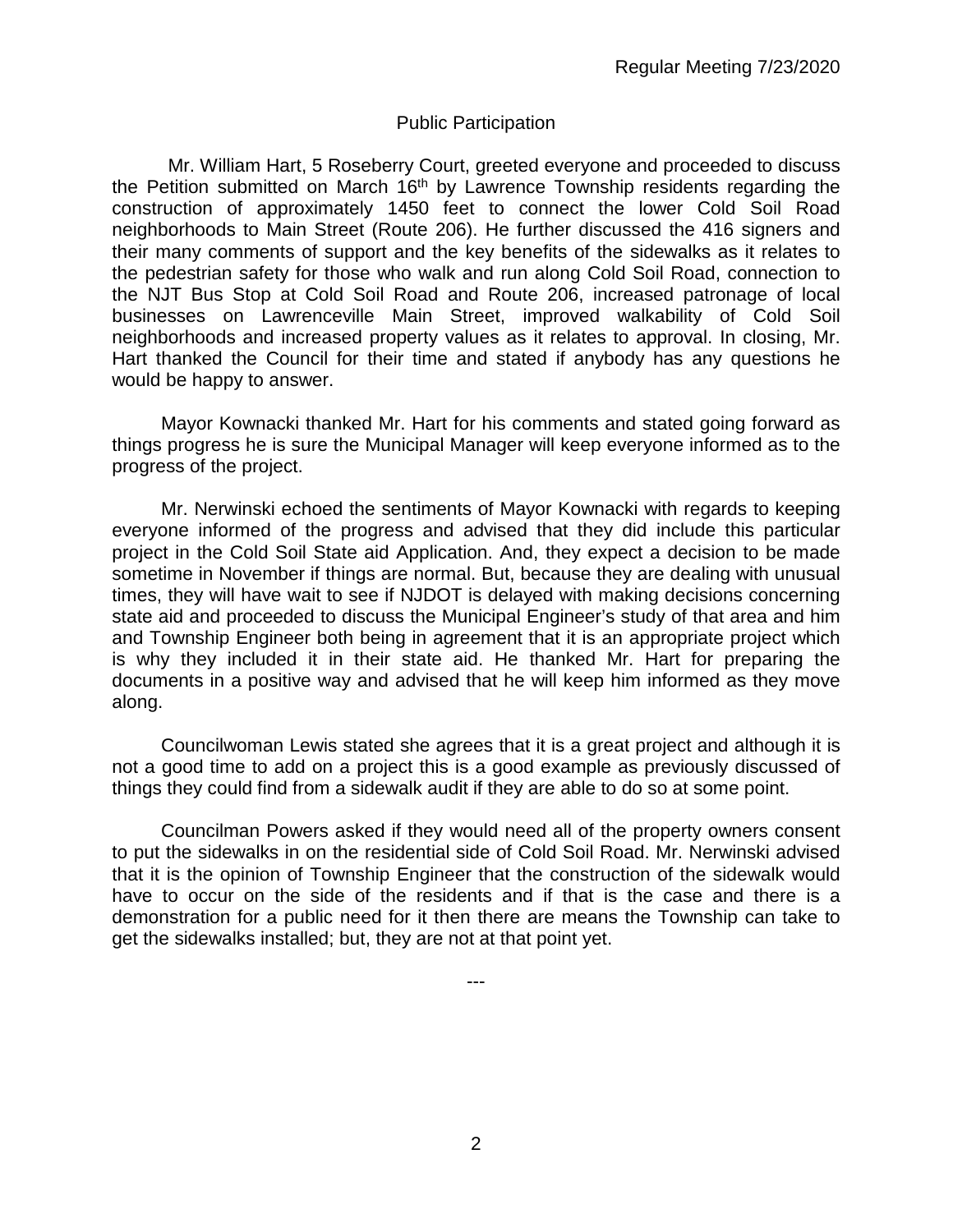## Review and Revisions of Agenda

 The Municipal Clerk requested that Resolution No. 202-20 (18-H.1) - Authorizing the Person-to Person Transfer of ABC License, be removed from the Agenda due to the State partial closure and the Licensee's inability to get their Tax Sale Certificate in time for the transfer.

---

## Adoption of Minutes

On a motion by Ms. Lewis, seconded by Mr. Powers, the Minutes of Regular Meeting of April 21, 2020, May 5, 2020 and June 16, 2020 were approved without corrections on the following roll call vote:

Same was carried on the following roll call vote:

Ayes: Councilmembers Lewis, Powers and Mayor Kownacki. Absent: Councilmember Bobbitt and Councilman Ryan.

On a motion by Ms. Lewis, seconded by Mr. Powers, the Minutes of Closed Session Meeting of June 16, 2020 were approved without corrections on the following roll call vote:

 $\sim\sim\sim$ 

Same was carried on the following roll call vote:

Ayes: Councilmembers Lewis, Powers and Mayor Kownacki. Absent: Councilmember Bobbitt and Councilman Ryan.

Awarding or Rejecting of Bids

---

On a motion by Ms. Lewis, seconded by Mr. Powers, Resolution (9-A), Authorizing Awarding a Contract for 2020 Concrete Program, was presented for adoption.

Resolution No. 213–20

WHEREAS, on Thursday, July 9, 2020 bids were received and publicly opened for the project known as **2020 Concrete Program**; and

WHEREAS, thirteen (13) bids were received and reviewed by the appropriate Township Officials; and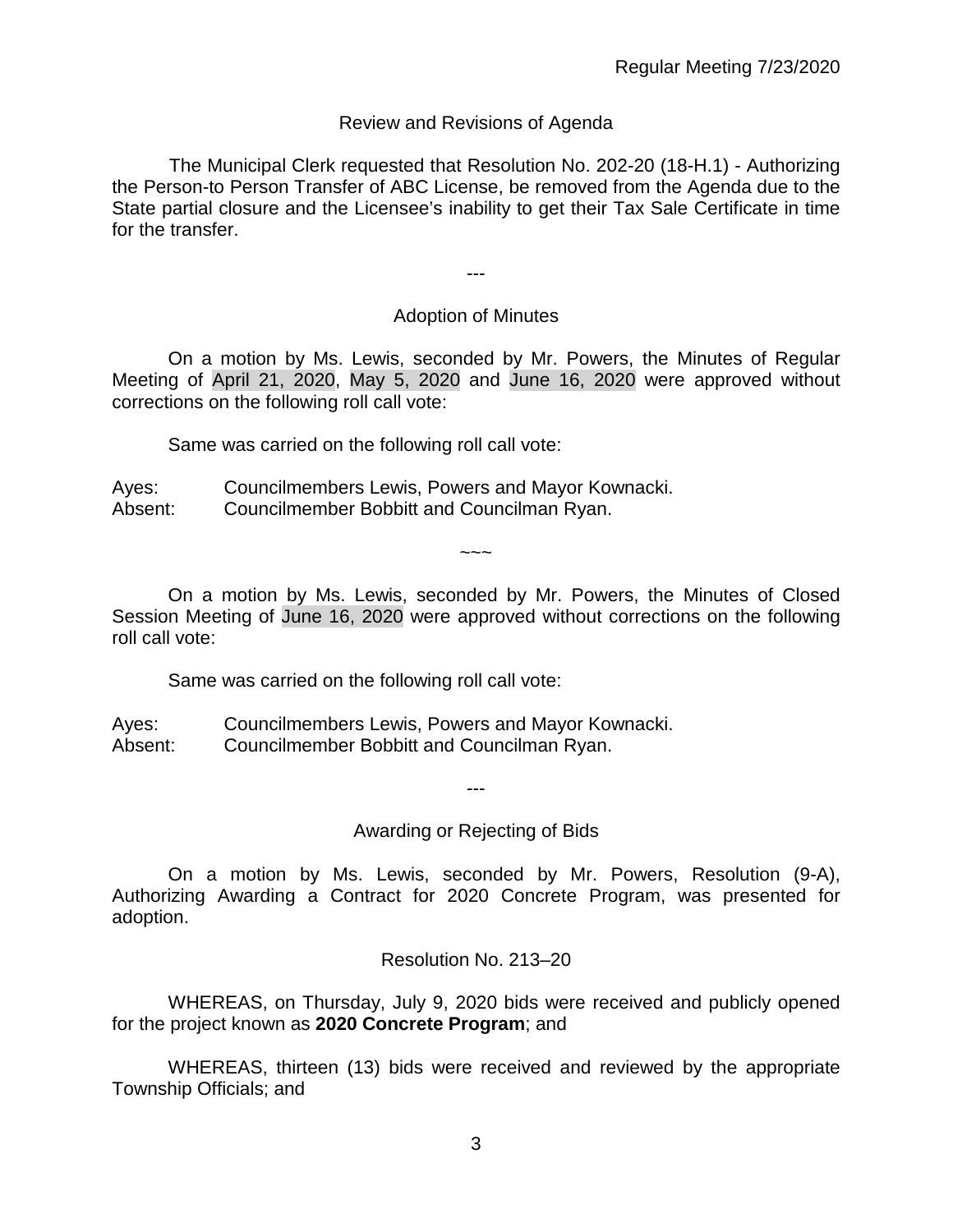WHEREAS, the lowest responsible bidder was Discover Construction, LLC who submitted a bid in the amount of \$56,150.00; and

WHEREAS, in accordance with N.J.A.C. 5:50-14, a Certificate of Availability of Funds has been provided and the account to be charged is C-04-55-468-242 (Ordinance 2360-20 – Concrete Program); and

NOW, THEREFORE, BE IT RESOLVED by the Township Council of the Township of Lawrence, County of Mercer, State of New Jersey, that pursuant to the recommendations of the Municipal Engineer, the Mayor and Municipal Clerk are hereby authorized to execute a contract with Discover Construction, LLC, 2207 U.S. Highway 130, Dayton NJ 08810 in the amount of \$56,150.00; and

BE IT FURTHER RESOLVED that the Municipal Manager is hereby authorized to draft the necessary agreement, subject to the approval of the Municipal Attorney as to form and content thereof.

Same was carried on the following roll call vote:

Ayes: Councilmembers Lewis, Powers and Mayor Kownacki. Absent: Councilmember Bobbitt and Councilman Ryan.

On a motion by Ms. Lewis, seconded by Mr. Powers, Resolution (9-B), Authorizing Awarding a Contract for the 2020 Drainage, Inlet and Pipe Repairs, was presented for adoption.

 $\sim\sim\sim$ 

(Councilman Ryan joined the meeting at 6:15 p.m.)

Resolution No. 214–20

WHEREAS, on Thursday, July 9, 2020 bids were received and publicly opened for the project known as **2020 Drainage, Inlet and Pipe Repairs**; and

WHEREAS, seven (7) bids were received and reviewed by the appropriate Township Officials; and

WHEREAS, the lowest responsible bidder was Discover Construction, LLC who submitted a bid in the amount of \$99,900.00; and

WHEREAS, in accordance with N.J.A.C. 5:50-14, a Certificate of Availability of Funds has been provided and the account to be charged is C-04-55-466-246 (Ordinance 2360-20 – Road and Drainage Repairs); and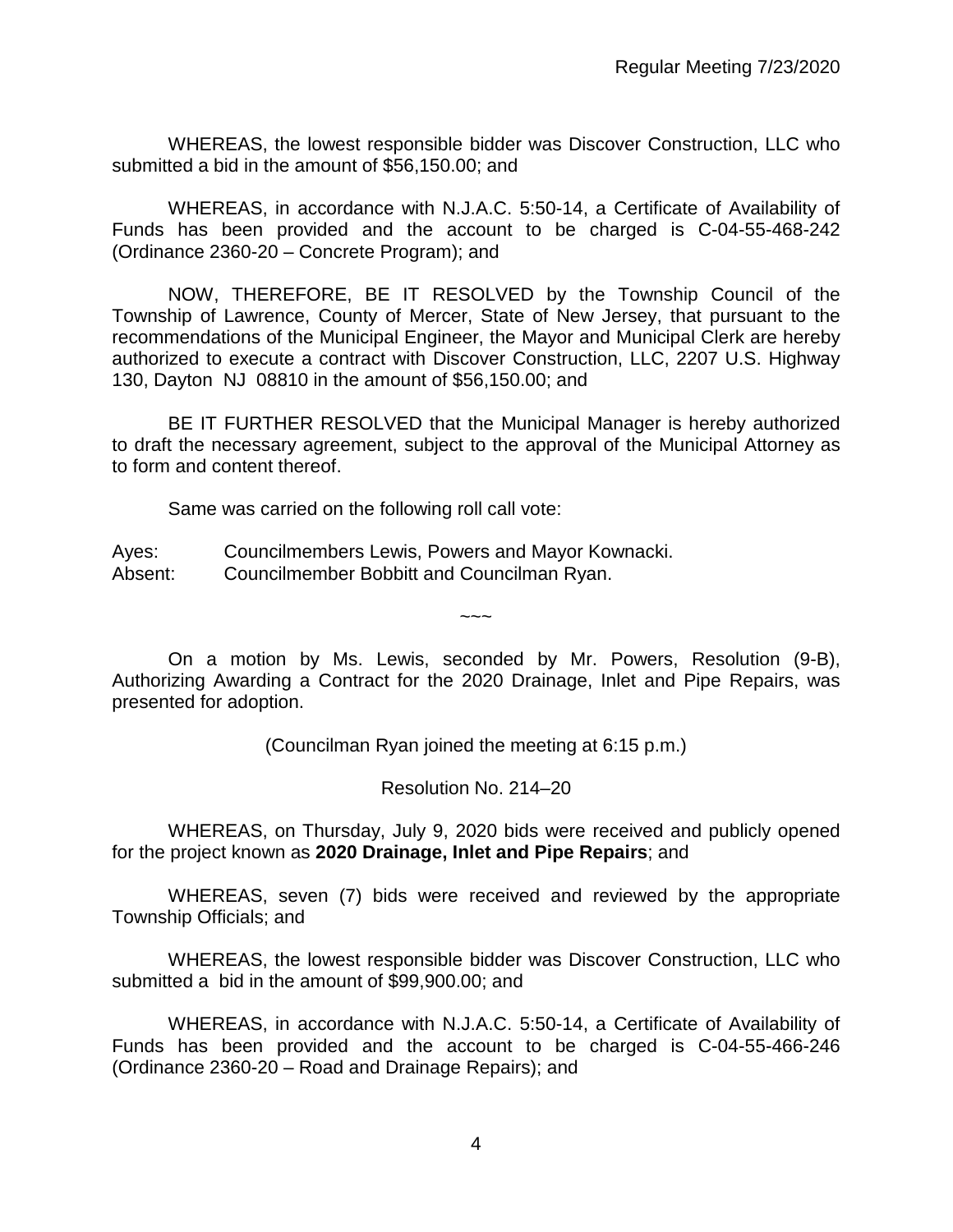NOW, THEREFORE, BE IT RESOLVED by the Township Council of the Township of Lawrence, County of Mercer, State of New Jersey, that pursuant to the recommendations of the Municipal Engineer, the Mayor and Municipal Clerk are hereby authorized to execute a contract with Discover Construction, LLC, 2207 U.S. Highway 130, Dayton NJ 08810 in the amount of \$99,900.00; and

BE IT FURTHER RESOLVED that the Municipal Manager is hereby authorized to draft the necessary agreement, subject to the approval of the Municipal Attorney as to form and content thereof.

Same was carried on the following roll call vote:

Ayes: Councilmembers Lewis, Powers, Ryan and Mayor Kownacki. Absent: Councilmember Bobbitt.

On a motion by Ms. Lewis, seconded by Mr. Powers, Resolution (9-C), Authorizing Awarding a Contract for Remodeling the Senior Center Reception Area, was presented for adoption.

 $\sim$   $\sim$   $\sim$ 

## Resolution No. 221-20

WHEREAS, it is necessary for Lawrence Township to design and remodel the Senior Center reception area; and

WHEREAS, two quotes were received for this project and the lower quote was received from Bert Nini, BNC General Contractor, Inc.; and

WHEREAS, in accordance with N.J.A.C. 5:30-14, a Certificate of Availability of Funds has been provided and the accounts to be charged are C-04-55-471-235 (Senior Center Improvements) for \$11,500.00 and 0-01-28-371-293 (Senior Citizen Programs OE)) for \$1,500.00;

NOW, THEREFORE, BE IT RESOLVED by the Township Council of the Township of Lawrence, County of Mercer, State of New Jersey, that the Township is hereby awarding Bert Nini, BNC General Contractors, Inc., 203 Pennington-Rocky Hill Road, Pennington, NJ 08534 the contract in the amount of \$13,000.00 for the design and remodeling the Lawrence Township Senior Center reception area.

Same was carried on the following roll call vote:

Ayes: Councilmembers Lewis, Powers, Ryan and Mayor Kownacki. Absent: Councilmember Bobbitt.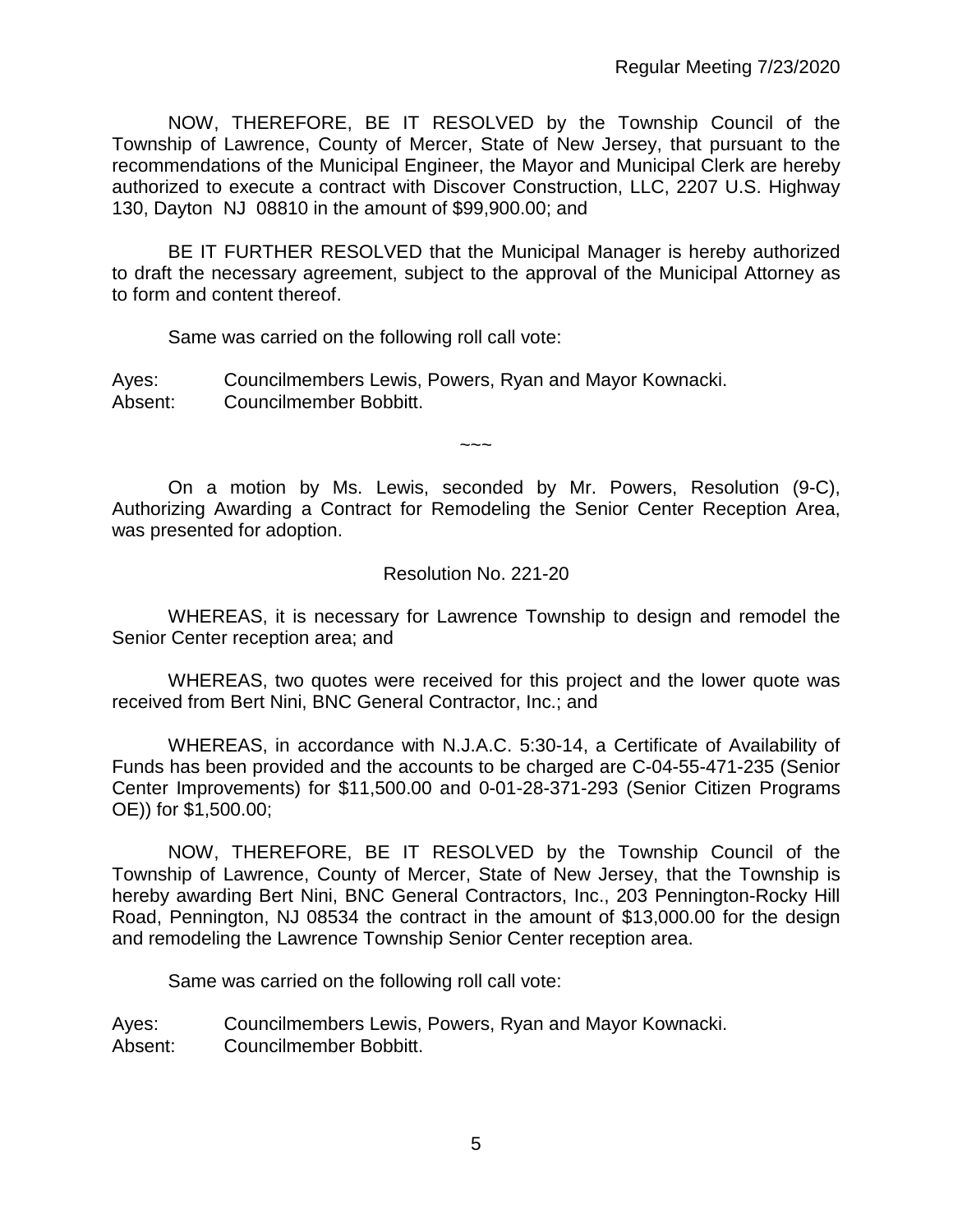---

#### Introduction of Ordinances

Mayor Kownacki read by title, an ordinance entitled, "AN ORDINANCE AMENDING ORDINANCE NO. 2341-19 SALARY ORDINANCE OF THE TOWNSHIP OF LAWRENCE-UNCLASSIFED AND/OR EXEMPT, SEASONAL, EMERGENCY (NON-UNION) EMPLOYEES FOR 2018-2019"

Mr. Nerwinski advised that the Ordinance increases the Municipal Manager/QPA salary to (Grade 6, Step11) \$206,582 per new contractual agreement.

The Ordinance No. 2364-20 was introduced and approved on the following roll call vote:

| <b>COUNCIL</b>        | AYE | <b>NAY</b> | <b>PRESENT</b> | <b>ABSENT</b> | ABSTAIN | <b>MOVE</b> | <b>SECOND</b> |
|-----------------------|-----|------------|----------------|---------------|---------|-------------|---------------|
| <b>Mr. Bobbitt</b>    |     |            |                |               |         |             |               |
| Ms. Lewis             |     |            |                |               |         | n           |               |
| <b>Mr. Powers</b>     |     |            |                |               |         |             | $\mathbf{r}$  |
| Mr. Ryan              |     |            |                |               |         |             |               |
| <b>Mayor Kownacki</b> |     |            |                |               |         |             |               |

---

#### Adoption of Ordinances

Mayor Kownacki read by title, an ordinance entitled, "AN ORDINANCE OF THE TOWNSHIP OF LAWRENCE, IN THE COUNTY OF MERCER, NEW JERSEY, AMENDING ORDINANCE NO. 2343-19, ADOPTED OCTOBER 1, 2019, ENTITLED "AN ORDINANCE OF THE TOWNSHIP OF LAWRENCE, IN THE COUNTY OF MERCER, NEW JERSEY, PROVIDING FOR THE SPECIAL ASSESSMENT OF A PORTION OF THE COST RELATING TO LEAD SERVICE LINE REPLACEMENTS AND APPROVING THE EXECUTION OF A SHARED SERVICES AGREEMENT IN CONNECTION THEREWITH"

#### Ordinance No. 2363-20

AN ORDINANCE OF THE TOWNSHIP OF LAWRENCE, IN THE COUNTY OF MERCER, NEW JERSEY, AMENDING ORDINANCE NO. 2343-19, ADOPTED OCTOBER 1, 2019, ENTITLED "AN ORDINANCE OF THE TOWNSHIP OF LAWRENCE, IN THE COUNTY OF MERCER, NEW JERSEY, PROVIDING FOR THE SPECIAL ASSESSMENT OF A PORTION OF THE COST RELATING TO LEAD SERVICE LINE REPLACEMENTS AND APPROVING THE EXECUTION OF A SHARED SERVICES AGREEMENT IN CONNECTION THEREWITH"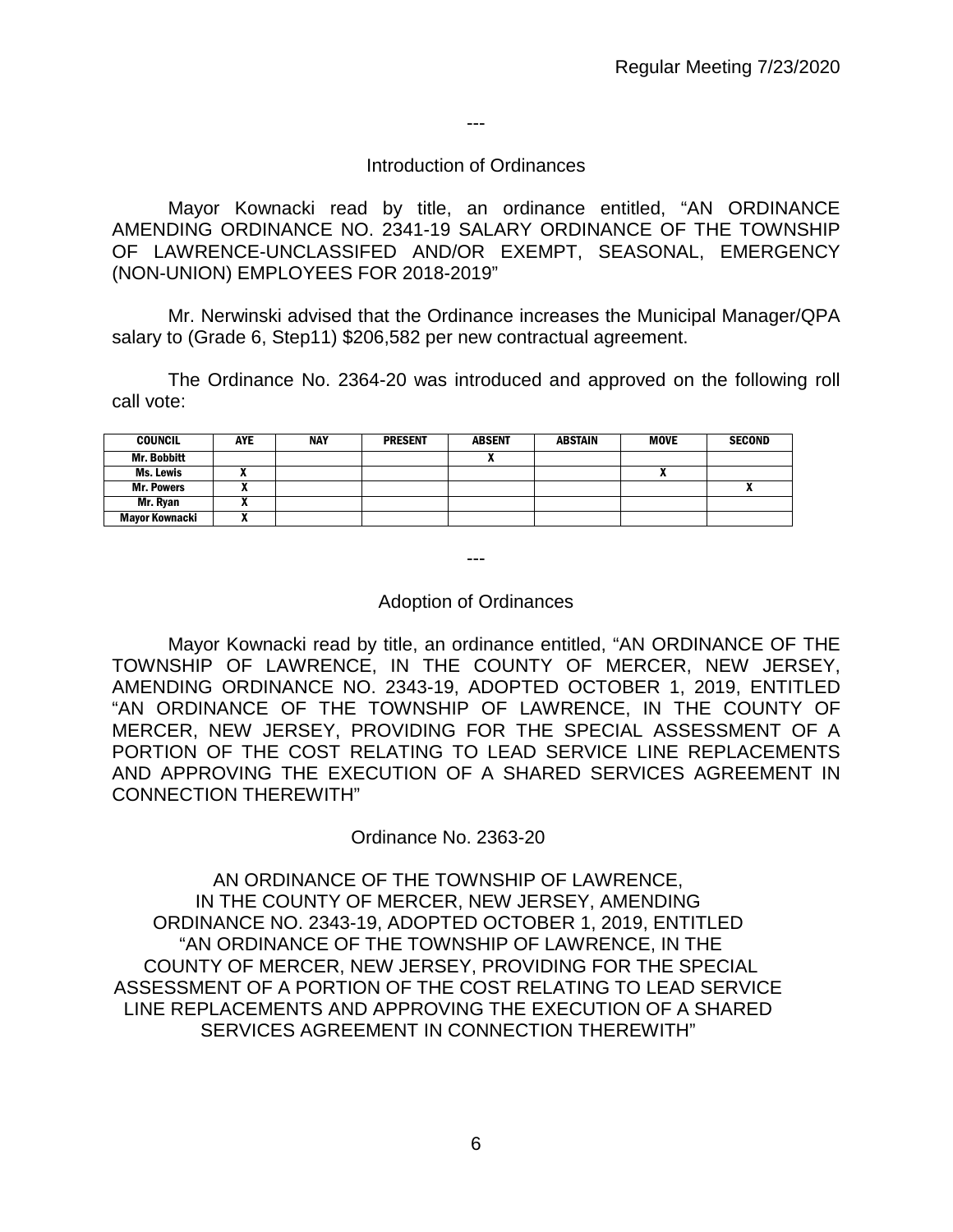WHEREAS, the City of Trenton (the "**City**") and the New Jersey Department of Environmental Protection (the "**DEP**") entered into that certain Administrative Consent Order, dated July 26, 2018 (the "**ACO**"); and

WHEREAS, among other things, the ACO requires the City's water utility, Trenton Water Works ("**TWW**"), to replace lead-lined service lines connecting the TWW main water distribution system lines to meters on privately-owned properties ("**LSLs**"), including properties in the Township of Lawrence (the "**Township**"), with copper lines (the "**LSL Replacement Project**"); and

WHEREAS, the City is undertaking the LSL Replacement Project in a series of phases, including the first phase, which consists of up to 2,600 LSLs (the "**LSL Replacement Project – Phase 1**") and will finance the costs of the LSL Replacement Project through loans and/or grants (the "**NJIB Loan**") from the New Jersey Infrastructure Bank (the "**NJIB**"); and

WHEREAS**,** on October 1, 2019, the Township Council of the Township adopted an ordinance entitled "An Ordinance of the Township of Lawrence, in the County of Mercer, New Jersey, Providing for the Special Assessment of a Portion of the Cost Relating to Lead Service Line Replacements and Approving the Execution of a Shared Services Agreement in Connection Therewith" (the "**2019 Township Special Assessment Ordinance**"); and

WHEREAS, the 2019 Township Special Assessment Ordinance provides for the special assessment (the "**Special Assessment**"), against the properties identified in **Exhibit A** attached thereto (the "**Township Benefitted Properties**"), of a portion of the costs of the LSL Replacement Project on properties in the Township specially benefitted by the LSL Replacement Project; and

WHEREAS**,** the 2019 Township Special Assessment Ordinance further provides that the Special Assessment relates to the LSL Replacement Project – Phase 1, although notice of the Special Assessment was provided to all TWW customers in the Township that might be eligible for the LSL Replacement Project, including all properties identified in **Exhibit A** thereto; and

WHEREAS**,** the City and the Township also conducted a collaborative, public outreach effort, including circulating notices and hosting public meetings, to notify system users about the LSL Replacement Project and invite property owners to voluntarily participate in the program; and

WHEREAS**,** on November 14, 2019, under the Uniform Shared Services and Consolidation Act, *N.J.S.A*. 40A:65-1, *et seq*., the City and the Township entered into a Shared Services Agreement (the "**2019 Shared Services Agreement**"), pursuant to which the City will be responsible for assessing, collecting and enforcing the payment, by owners of the Township Benefitted Properties, of Special Assessment payments; and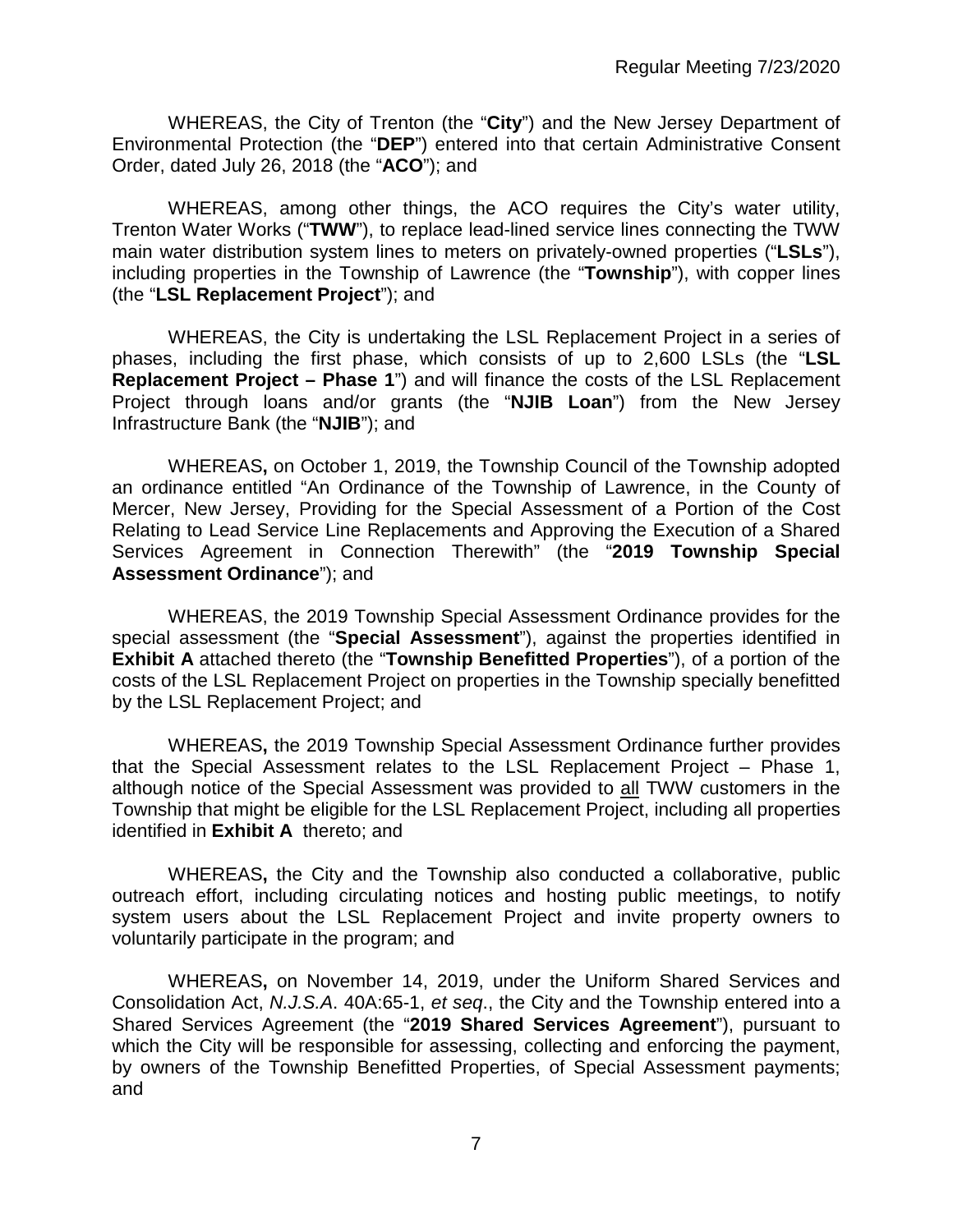WHEREAS, the Township desires to amend the 2019 Township Special Assessment Ordinance to provide that the Special Assessment applies to all Township Benefitted Properties that participate in the LSL Replacement Project, including those in phases after Phase 1; and

WHEREAS**,** the Township also desires to enter into an amendment to the 2019 Shared Services Agreement (the "**Amendment**") to provide that it applies to all Township Benefitted Properties that participate in the LSL Replacement Project, including those in phases after Phase 1.

NOW, THEREFORE, BE IT ORDAINED BY THE MAYOR AND TOWNSHIP COUNCIL OF THE TOWNSHIP OF LAWRENCE, IN THE COUNTY OF MERCER, NEW JERSEY, AS FOLLOWS:

**Section 1.** The recitals hereof are incorporated by reference as it is set forth at length herein.

**Section 2.** All references to "the LSL Replacement Project – Phase 1" in Sections 2 and 3 of the 2019 Township Special Assessment Ordinance are hereby deleted and replaced with "LSL Replacement Project".

**Section 3.** The Mayor is authorized to execute any and all documents necessary to effectuate the purpose of this ordinance including, but not limited to, the Amendment, in substantially the same form as that on file with the Township Clerk, together with such additions, deletions or modifications as the Mayor deems reasonable and necessary.

**Section 4.** If any part(s) of this ordinance shall be deemed invalid, such part(s) shall be severed and the invalidity thereby shall not affect the remaining parts of this ordinance.

**Section 5.** This ordinance shall take effect twenty (20) days after the first publication thereof after final adoption.

The Ordinance was adopted after the public hearing thereon, on the following roll call vote:

| <b>COUNCIL</b>     | <b>AYE</b> | <b>NAY</b> | <b>PRESENT</b> | <b>ABSENT</b> | <b>ABSTAIN</b> | <b>MOVE</b> | <b>SECOND</b> |
|--------------------|------------|------------|----------------|---------------|----------------|-------------|---------------|
| <b>Mr. Bobbitt</b> |            |            |                |               |                |             |               |
| Ms. Lewis          | ~          |            |                |               |                | Λ           |               |
| <b>Mr. Powers</b>  |            |            |                |               |                |             | $\mathbf{v}$  |
| Mr. Ryan           | ~          |            |                |               |                |             |               |
| Mayor Kownacki     | n          |            |                |               |                |             |               |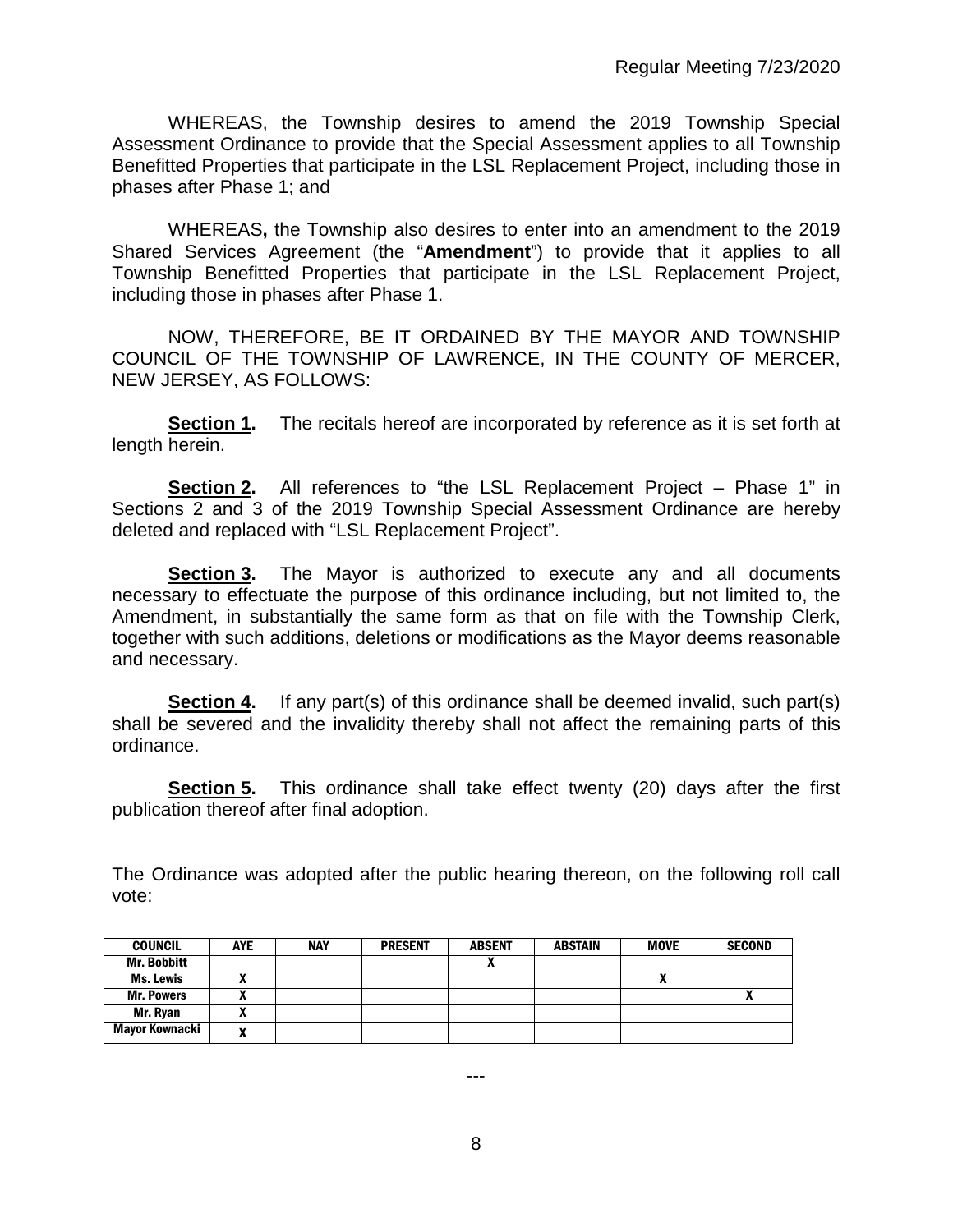# **Manager's Report –**

Mr. Nerwinski submitted invoice listings for the month of July 2020 in the amount of \$1,807,839.49.

Mr. Nerwinski reported that the Township received a check for the Pit Stop site which will allow them to continue in the process to study the site for contamination and have the environmental consultants make a determination as how much it would cost to remediate the contamination and the process will now include the razing of the building so they can study the soil under the footprint; something that was not done years ago when the property was originally cleaned. And, once they get through that process and understand what it takes to remediate, then they will be going through another round of grants applications for funding. He further advised that the Pit Stop is not a Townshipowned site so what they doing are a little unusual and is taking some time; but, they are making progress.

Mr. Nerwinski advised that Mr. Roskos will be reporting on the Sheft's Closing as well as provide an update as to where Lawrence Township stands with regards to the sale of 23 Lawrence Square Boulevard; a piece of property owned but not used by the Township and they felt was a good opportunity to put up for sale to bring in some revenue and also provide a ratable. They had a little bit of a bidding war towards the end with the original bid amount of \$200,000, and due to the interest of the property, they ended up receiving a bid of \$231,000 right before the deadline and they now have a contract with the bidder in the Attorney Review phase.

Councilman Powers inquired about the acquisition of the Sheft property in terms of the usage of the Open Space Fund. Mr. Nerwinski advised once they complete the transaction with all the costs that are associated with acquiring the property they will be at approximately \$1,370,000; but, they hope to apply for grants in 2021 and 2022 and if they are able to get some money that will help reduce the town's \$500,000 payments for those years and they will not have to use the Open Space fund which is the worst case scenario. So, there is some potential for an offset.

Mr. Nerwinski reported the Township website is close to completion as they were sidetracked with the COVID-19 virus. To speed up the process they have retained an inhouse consultant to bring this to the end line and he will continue to stay a couple more months to make sure it is running smoothly…but the website looks really good.

---

**Attorney's Report –**

Mr. Roskos reported that the Township finally closed on the Sheft's property as indicated by the Municipal Manager and he does not know how long they have been in contract with the Sheft's as they both wanted to close; but, for a number of reasons, including their lenders and Green Acres, they had several hurdles to jump before they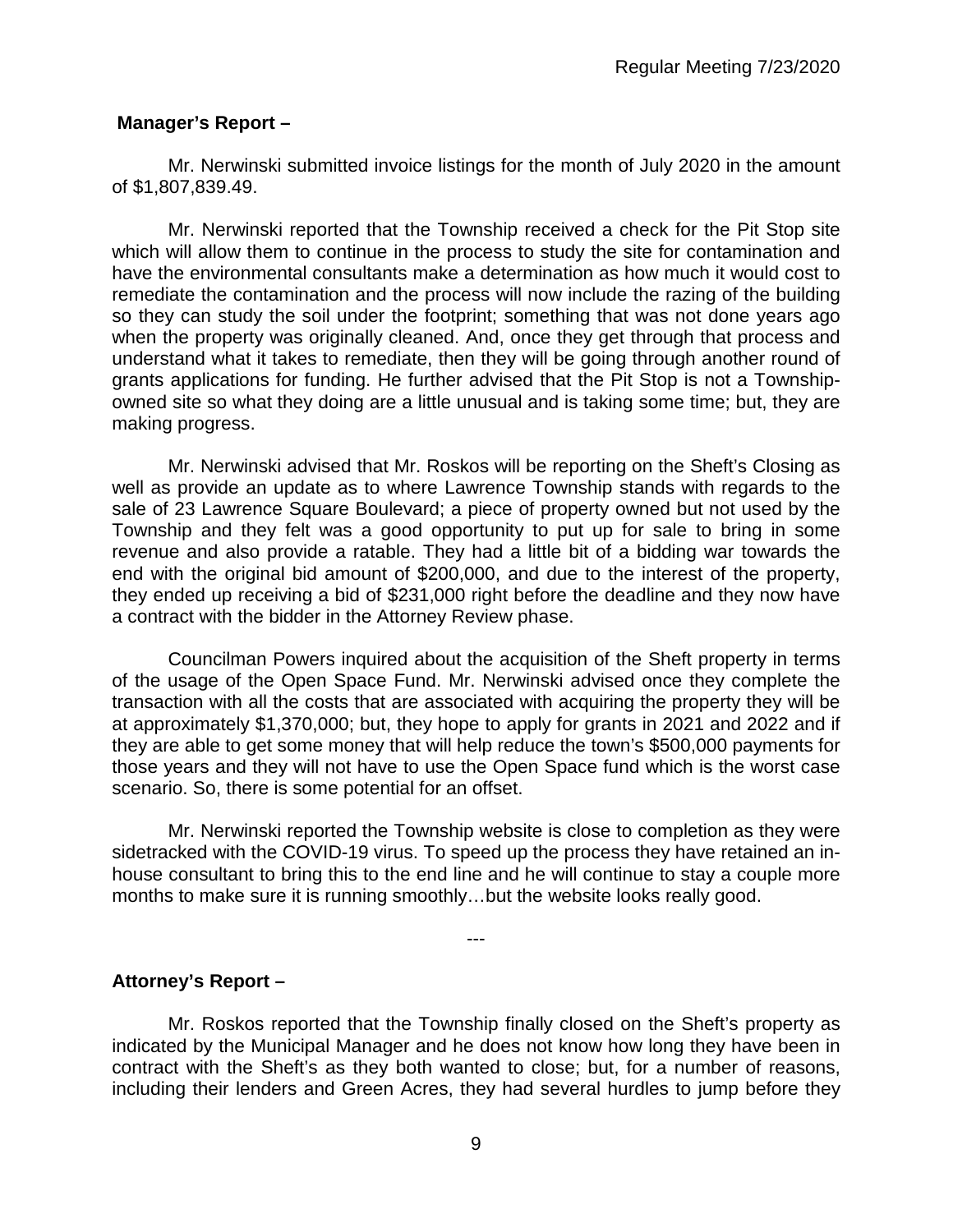got there. However, it will be some time before they are able to develop (improve) the property; but, the good news is that the property is Township-owned and there will be no mass development at that site; only a parking lot for passive recreation so that people can come and enjoy the site.

Mr. Roskos stated with regards to the contracts for the sale of the 23 Lawrence Square Boulevard site they are dealing with the Attorney for the buyer and he has explained to him that the Township has to follow certain statutory requirements which, hopefully, he will understand and they can get that sale done. And, he does have a few items to discuss in closed session so he will save the rest of comments for then.

---

---

# **Clerk's Report –**

There was no Clerk report.

## **Unfinished Business –**

There was no unfinished business.

#### ---

## **New Business –**

There was no new business.

#### ---

# **Public Participation (3-minute limitation per speaker)** –

There was no public participation.

---

#### Resolutions

Resolution Nos. 203-20 (18-A.1) through 200-20 (18-H.14) with the exception of Resolutions 18-D.1 (Refund Vivint Solar, Inc.), Resolution No. 211-20 (Refund Tesla Energy Operations, Inc.), Resolution No. 213-20 (Bid Award), was approved by the following roll call vote: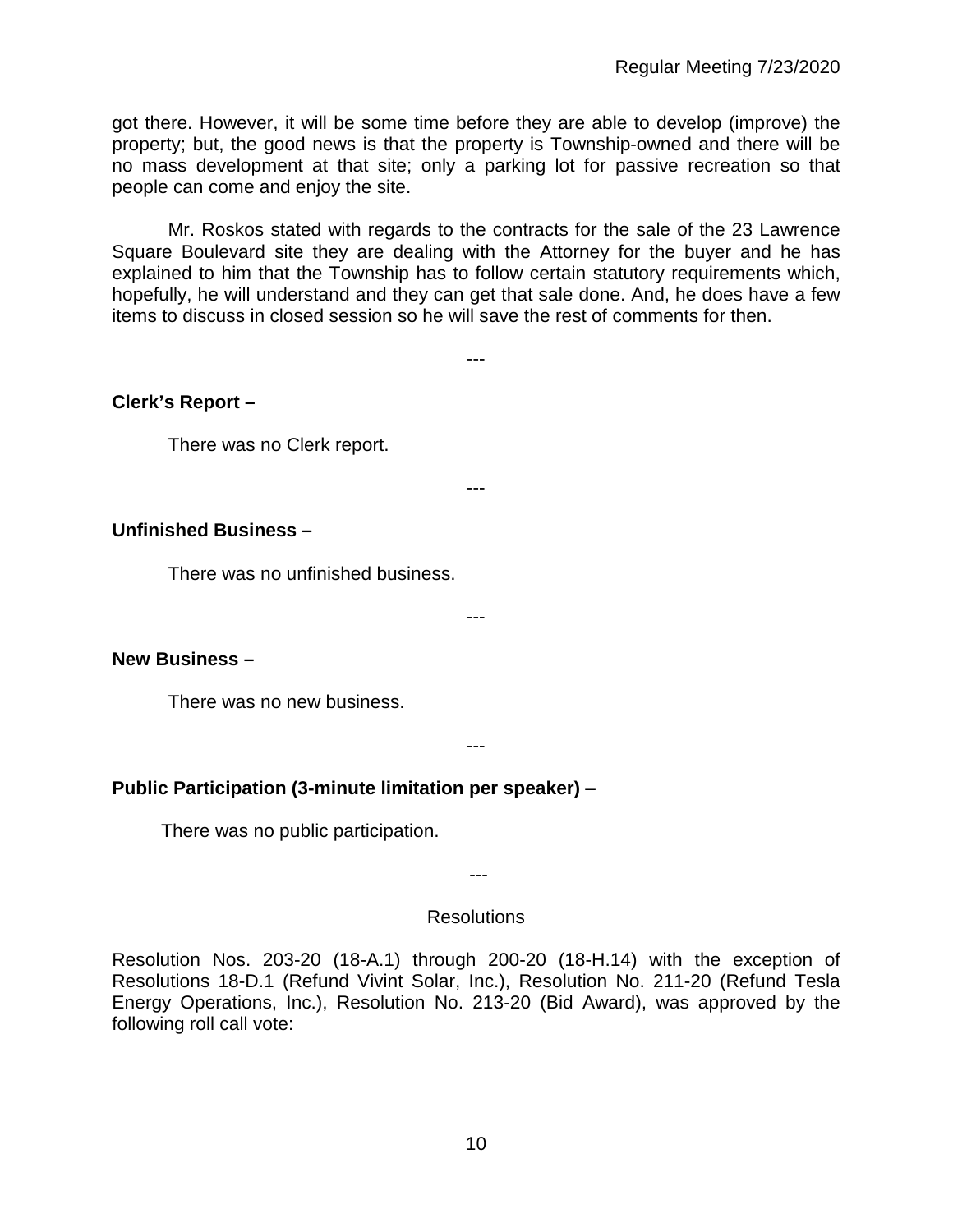| <b>COUNCIL</b>        | <b>AYE</b> | <b>NAY</b> | <b>PRESENT</b> | <b>ABSENT</b> | <b>ABSTAIN</b> | <b>MOVE</b>  | <b>SECOND</b> |
|-----------------------|------------|------------|----------------|---------------|----------------|--------------|---------------|
| <b>Mr. Bobbitt</b>    |            |            |                |               |                |              |               |
| Ms. Lewis             |            |            |                |               |                | $\mathbf{v}$ |               |
| <b>Mr. Powers</b>     |            |            |                |               |                |              |               |
| Mr. Ryan              |            |            |                |               |                |              |               |
| <b>Mayor Kownacki</b> |            |            |                |               |                |              |               |

Cited Resolutions are spread in their entirety in the Resolution Books of the Township of Lawrence.

Resolution No. 207-11 (18-D.1 - Refund Vivint Solar, Inc.) and Resolution No. 211-20 (18-D.2 - Refund Tesla Energy Operations, Inc.) approved by the following roll call vote:

 $\sim\sim\sim$ 

| <b>COUNCIL</b>    | <b>AYE</b> | <b>NAY</b> | <b>PRESENT</b> | <b>ABSENT</b> | <b>ABSTAIN</b> | <b>MOVE</b>  | <b>SECOND</b> |
|-------------------|------------|------------|----------------|---------------|----------------|--------------|---------------|
| Mr. Bobbitt       |            |            |                |               |                |              |               |
| Ms. Lewis         |            |            |                |               |                |              |               |
| <b>Mr. Powers</b> |            |            |                |               |                |              |               |
| Mr. Ryan          |            |            |                |               |                | $\mathbf{r}$ |               |
| Mayor Kownacki    |            |            |                |               |                |              |               |

Cited Resolutions are spread in their entirety in the Resolution Books of the Township of Lawrence.

---

## **Council Initiatives/Liaison Reports –**

Councilman Powers stated on behalf of Main Street he would like to thank Mr. Nerwinski and the Health Department for the clean-up in the Main Street area which they were very appreciative of.

Councilwoman Lewis thanked the Municipal Manager, Lawrence Police Department and the Recreation Committee for working with Main Street on the Drive-In Movie event that happened which was a great way to have a socially-distanced community event for folks to enjoy and the weather was great.

---

#### **Written Communications –**

There was no written communications.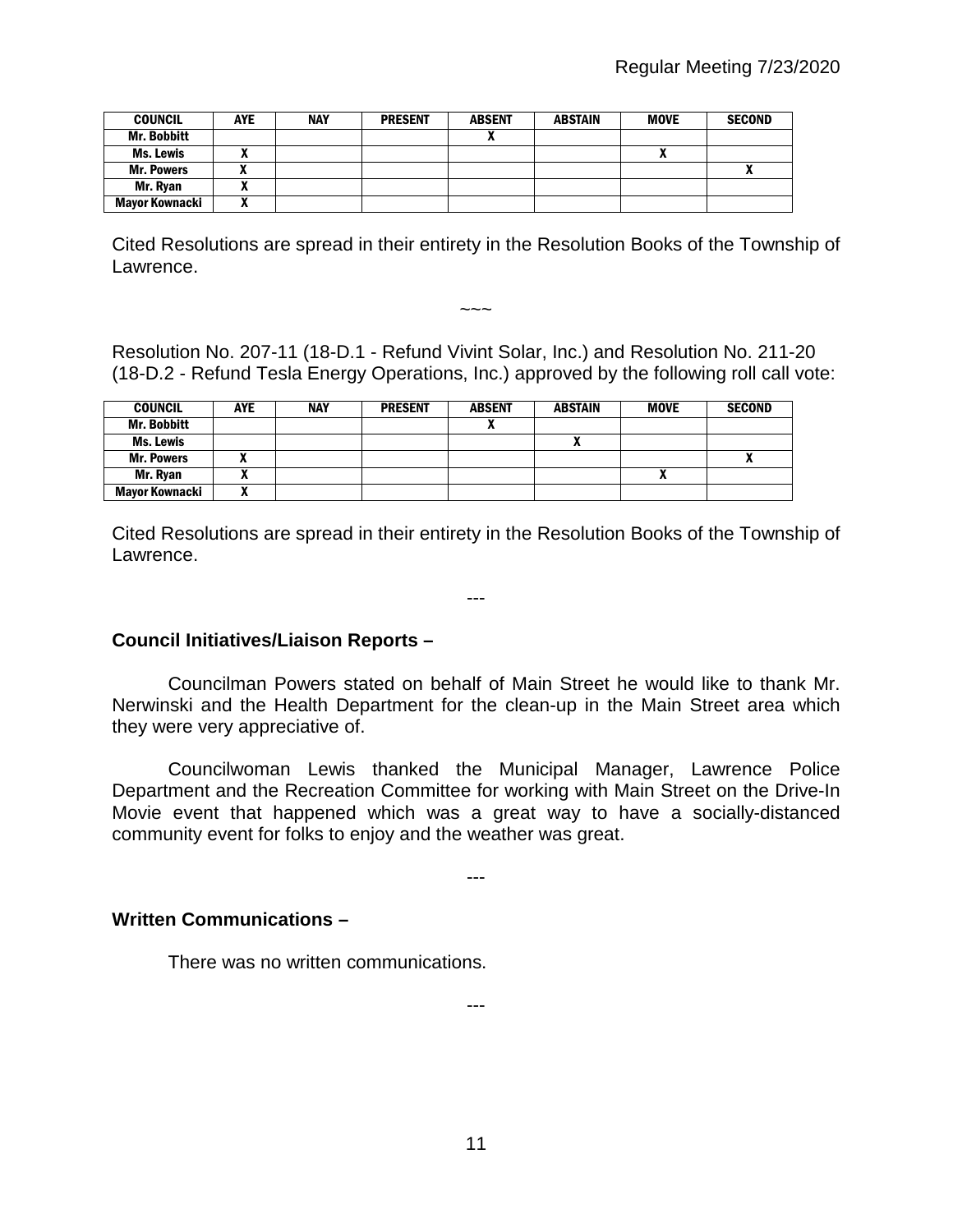There being no further business to come before this Council, the meeting adjourned at Council went into Closed Session.

6:24 p.m.

Respectfully submitted by,

 \_\_\_\_\_\_\_\_\_\_\_\_\_\_\_\_\_\_\_\_\_\_\_\_\_\_\_\_\_\_\_\_\_ Kathleen S. Norcia, Municipal Clerk

Attest:

\_\_\_\_\_\_\_\_\_\_\_\_\_\_\_\_\_\_\_\_\_\_\_\_\_\_\_\_ James S. Kownacki, Mayor

# Re-opening of the Regular Meeting of Council:

# 6:25 p.m.

On a motion by Ms. Lewis, seconded by Mr. Powers, the Meeting was re-opened for public participation.

Ms. Martha Friend inquired as to the best way to communicate with the Township Council and indicated she sent out an email out to the Township Council on the July 5<sup>th</sup> and did not get a response so she just needs some clarity on the best way to communicate with the Council.

Mayor Kownacki stated he did not see the email and inquired as to the purpose of the email. Councilwoman Lewis stated she has not seen the email; but, that does not mean other members of Council have not. Councilman Powers stated he just saw the email regarding a Public Statement of Support. Councilwoman Lewis asked Ms. Friend to read the Statement into record so that all can hear it since some members of Council have not seen the email until it was pointed out. Ms. Friend stated she would be happy to and proceeded to the following into record:

From: Stephanie

Date: July 5, 2020

Subject: Public Statement of Support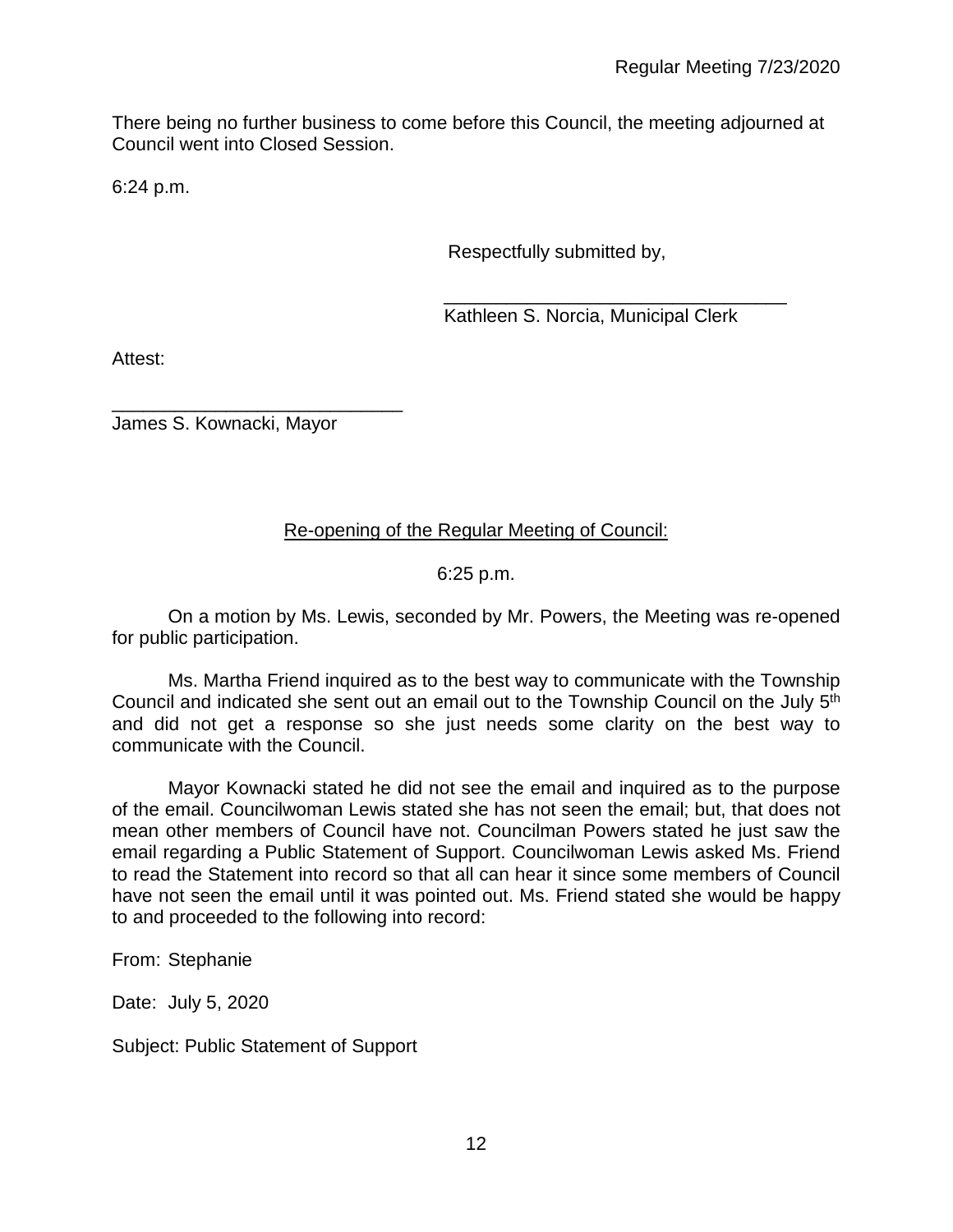Good Afternoon:

I feel like not all of you might know about the awful events over the past four days during mourning. Two Black Lives Matter yard signs have been stolen and one vandalized with white spray paint sprayed on both sides and then there have been more since this was written. These events are horrendous to me as a white woman to experience. I cannot begin to imagine how offensive it might be; possibly, though not surprising, to my black Lawrence neighbors. This town has some folks, hard to imagine it is that one state interloper, who cannot seem to bare this Statement of Love for our black residents. It's appalling and very telling and it seems to me that an immediate public showing of support for our black residents needs to happen. Will you allow me to place a Black Lives Matter yard sign on municipal offices grass? This is not a political statement. It is a Statement of Love for those you govern. It is important. I was so disheartened a few years back that the Council could not even easily pass a statement saying that Lawrence is a "welcoming town" to those living here from other countries. Can we not at least say to our black residents who are dealing with this directed violence that you as their elected officials will show up for them? Please reach out and let me know if I can place the yard sign.

Ms. Friend stated she has no indication that the Council will provide her with an answer now; but, it is such a great idea that she wanted to have it on record and she hopes they will reach out to her once they have discussed and made a decision regarding her request.

Mayor Kownacki advised that a few years back Lawrence Township did a Welcoming Resolution and most recently the Township Council along with the Chief of Police gathered in front of the police building where they lit candles and kneeled for the officers and also the gentleman who died so they are doing what they should be doing in Lawrence Township. A general exchange of dialogue took place relative to Mayor's comments being a suggestive opinion, marches and various events some members of Council attended to share in and better understand the black lives matter movement and the remote Council Meeting not being the best forum to discuss the matter.

After the discussion, Mayor Kownacki suggested Ms. Friend check out the Township's website to see letters and ongoing correspondence from the Chief of Police and the Municipal Manager in response to the Black Lives Matter movement until they can get back to normal. Additional dialogue took place relative to Ms. Friend's asking for clarification as to whether she can post yard signs of black lives matter on the lawn at Town Hall.

Mr. John Waaben stated he is with the Black Solidarity Protest of Lawrence and they helped organize the protest in June outside of the Lawrence High School and he is here listening in on the meeting to see what is going on in the Township as it relates to crimes and defacing of the Black Lives Matter signs and he thinks it is about a gesture to show support which would be pretty easy and the smart thing to do on behalf of the Township. And, he supports the comments made by Ms. Friend.